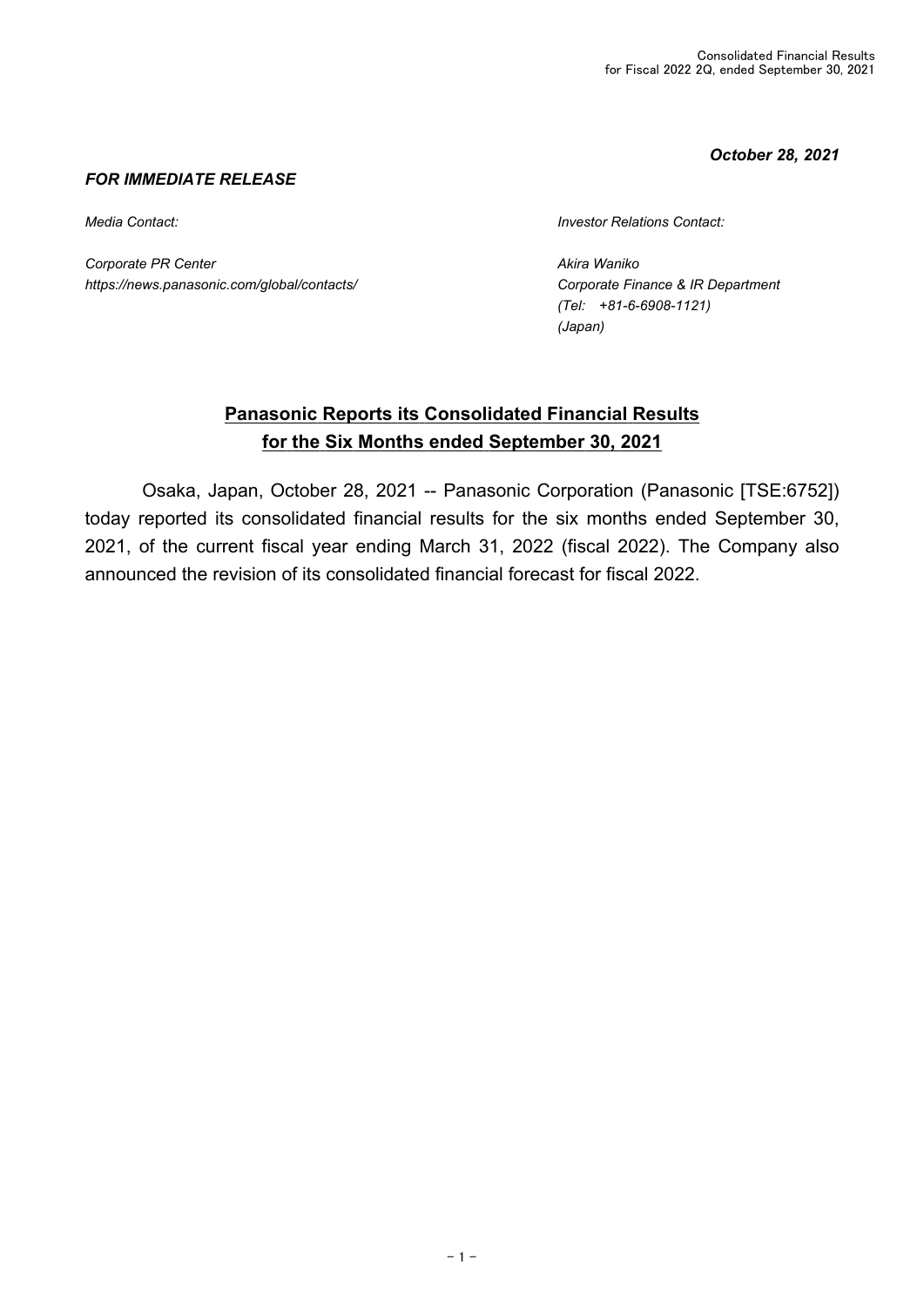#### **Summary**

|                                                                          |                                                       |                                                       | Yen (billions)          |
|--------------------------------------------------------------------------|-------------------------------------------------------|-------------------------------------------------------|-------------------------|
|                                                                          | Fiscal 2022<br>Six Months ended<br>September 30, 2021 | Fiscal 2021<br>Six Months ended<br>September 30, 2020 | Percentage<br>2022/2021 |
| Net sales                                                                | 3,533.6                                               | 3,059.2                                               | 116 %                   |
| Domestic                                                                 | 1,512.0                                               | 1,412.1                                               | 107 %                   |
| Overseas                                                                 | 2,021.6                                               | 1,647.1                                               | 123 %                   |
| Operating profit                                                         | 201.2                                                 | 96.6                                                  |                         |
| % to sales                                                               | 5.7 %                                                 | 3.2%                                                  | 208 %                   |
| Profit before income taxes                                               | 205.8                                                 | 93.2                                                  |                         |
| % to sales                                                               | 5.8 %                                                 | 3.0%                                                  | 221 %                   |
| Net profit                                                               | 161.1                                                 | 57.0                                                  |                         |
| % to sales                                                               | 4.6 %                                                 | 1.9%                                                  | 283 %                   |
| Net profit attributable to<br>Panasonic Corporation stockholders         | 153.0                                                 | 48.9                                                  | 313 %                   |
| % to sales                                                               | 4.3 %                                                 | 1.6 %                                                 |                         |
| Earnings per share attributable to<br>Panasonic Corporation stockholders |                                                       |                                                       |                         |
| Basic                                                                    | 65.59 yen                                             | 20.94 yen                                             | 44.65 yen               |
| <b>Diluted</b>                                                           | 65.56 yen                                             | 20.93 yen                                             | 44.63 yen               |

Notes: 1. The Company's consolidated financial statements are prepared in conformity with International Financial Reporting Standards (IFRS).

2. Number of consolidated companies: 537 (including parent company) Number of companies under the equity method: 67

3. One American depositary shares (ADS) represents one share of common share. Earnings per share attributable to Panasonic Corporation stockholders per ADS is same amount as Earnings per share attributable to Panasonic Corporation stockholders.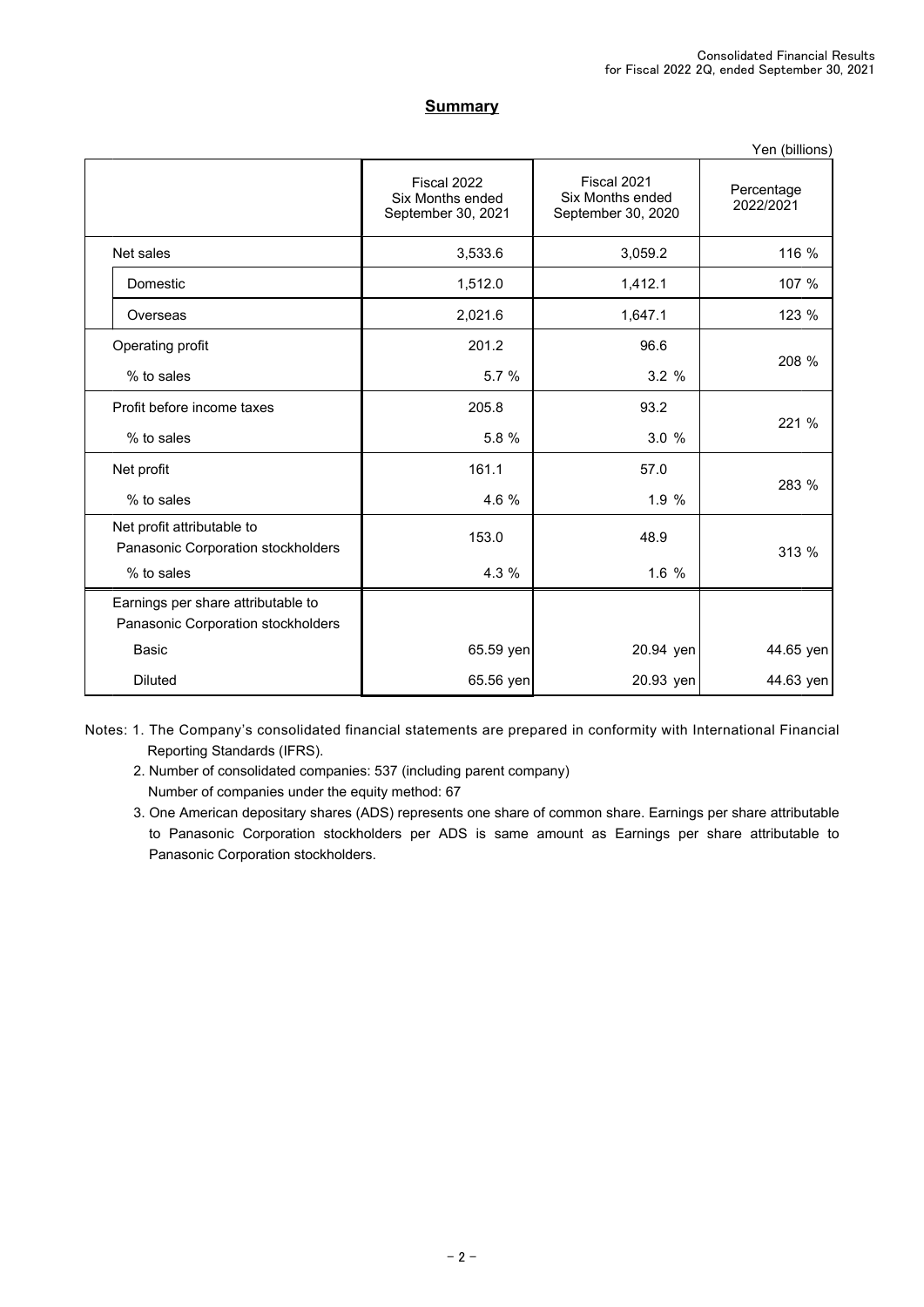### **Consolidated Financial Results**

## **1. Fiscal 2022 2Q ended September 30, 2021**

#### A. Operating Results

Yen (billions)

|                                                                     | Fiscal 2022<br>Six Months ended<br>Sep. 30, 2021 | Fiscal 2021<br>Six Months ended<br>Sep. 30, 2020 | Percentage<br>2022/2021 |
|---------------------------------------------------------------------|--------------------------------------------------|--------------------------------------------------|-------------------------|
| Net sales                                                           | 3,533.6                                          | 3,059.2                                          | 116%                    |
| Operating profit                                                    | 201.2                                            | 96.6                                             | 208%                    |
| Profit before income taxes                                          | 205.8                                            | 93.2                                             | 221%                    |
| Net profit attributable to<br>Panasonic Corporation<br>stockholders | 153.0                                            | 48.9                                             | 313%                    |

 During the six months ended September 30, 2021 (fiscal 2022), the global economy saw steady progress, with economic recovery in the U.S. and European countries, that have pursued COVID-19 vaccination programs and economic normalization following the steps that have been taken toward this aim. On the other hand, the outlook for economies worldwide remains unclear, given the uncertainties over factors such as ongoing concern regarding COVID-19 and price surges in natural resources, although the outlook for the global and Japanese economies seems to indicate a phase of moderate recovery.

 Under such management conditions, Panasonic continues to control fixed costs according to business conditions and to make efforts to capture new business opportunities reflecting changes in society brought about by COVID-19. Through all these efforts, the Company will continue to enhance its management structure in the final year of the Mid-term strategy that started in fiscal 2020. Additionally, in all of our businesses, the Company will identify the areas in which the Company should be aggressive and thoroughly enhance the competitiveness in these areas.

 For the six months ended September 30, 2021, in September 2021, the Company completed its acquisition of the 80% of shares of the U.S. company Blue Yonder Holding, Inc. ("Blue Yonder"), which is one of the leading global providers of specialized supply chain software. As a result, the Company made Blue Yonder a wholly-owned subsidiary, together with the 20% of its shares acquired in July 2020. The Company aims to create new value by combining Blue Yonder's software platform, which offers state-of-the-art artificial intelligence (AI) and machine learning (ML) capabilities, with Panasonic's manufacturing expertise, which has been cultivated over many years, as well as its edge devices, IoT applications, and sensing technologies. This acquisition will accelerate Panasonic's and Blue Yonder's shared vision for an "Autonomous Supply Chain<sup>TM</sup>" and will provide solutions to customers' management issues. In addition, Panasonic aims to contribute to global environmental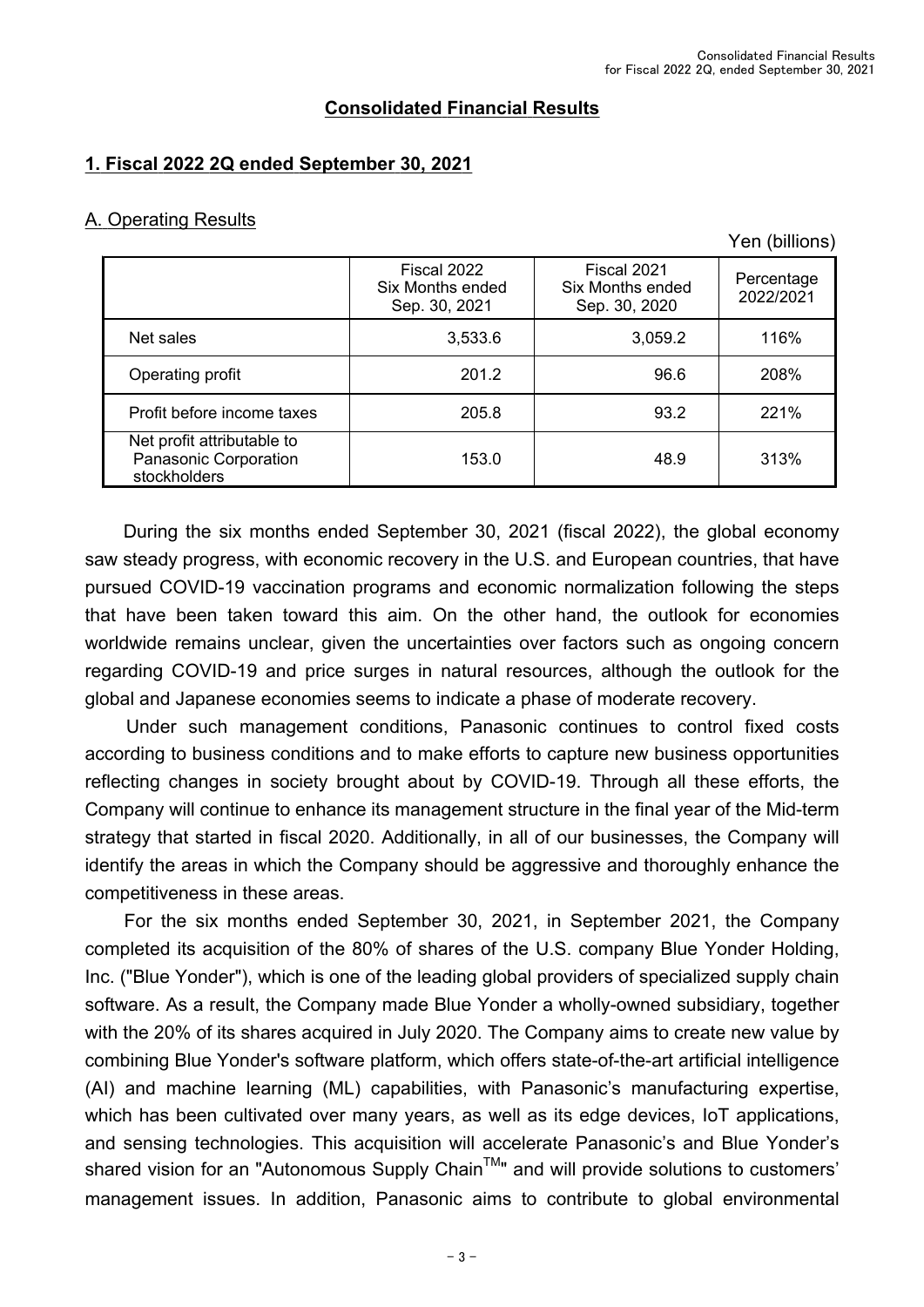conservation and to a sustainable society through energy-use reduction and effective utilization of recourses.

 In October 2021, the Company terminated the current Divisional Company system and substantially started its operations based on the new structure toward the transition to a new organizational system in which Panasonic is a holding company from April 2022. Under the new structure, the Company will steadily execute the Mid-term strategy and prepare for the smooth operation of each operating company to be established on April 1, 2022.

 For the six months ended September 30, 2021, the Company's consolidated group sales increased by 16% to 3,533.6 billion yen from a year ago. Domestic sales increased driven mainly by mounting machines in Process Automation. Overseas sales also increased due mainly to increased sales of automotive batteries with growing demand as well as increased sales in Systems and Devices, which captured business opportunities reflecting changes in society.

 Operating profit increased to by 108% to 201.2 billion yen from a year ago. This is due mainly to increased sales as well as recognized gain from the re-evaluation of the existing equity in Blue Yonder upon its consolidation into Panasonic (for further details, please refer to Note 2. of "Note" section), despite impact of raw material price hikes and other factors. Profit before income taxes increased by 121% to 205.8 billion yen and Net profit attributable to Panasonic Corporation stockholders increased by 213% to 153.0 billion yen from a year ago.

## B. Breakdown by Reportable Segment

### *Appliances*

Yen (billions)

|                  | Fiscal 2022<br>Second quarter | Fiscal 2021<br>Second quarter | Percentage<br>2022/2021 |
|------------------|-------------------------------|-------------------------------|-------------------------|
| Sales            | 1,273.5                       | 1,189.8                       | 107%                    |
| Operating profit | 45.5                          | 51.0                          | 89%                     |

 Sales increased by 7% to 1,273.5 billion yen from a year ago. This is due mainly to steady sales of refrigerators and washing machines in China as well as Commercial Refrigeration & Food Equipment in North America. Operating profit decreased to 45.5 billion yen from a year ago. This is due largely to factors such as the impact of raw material price hikes, despite increased sales and rationalization efforts.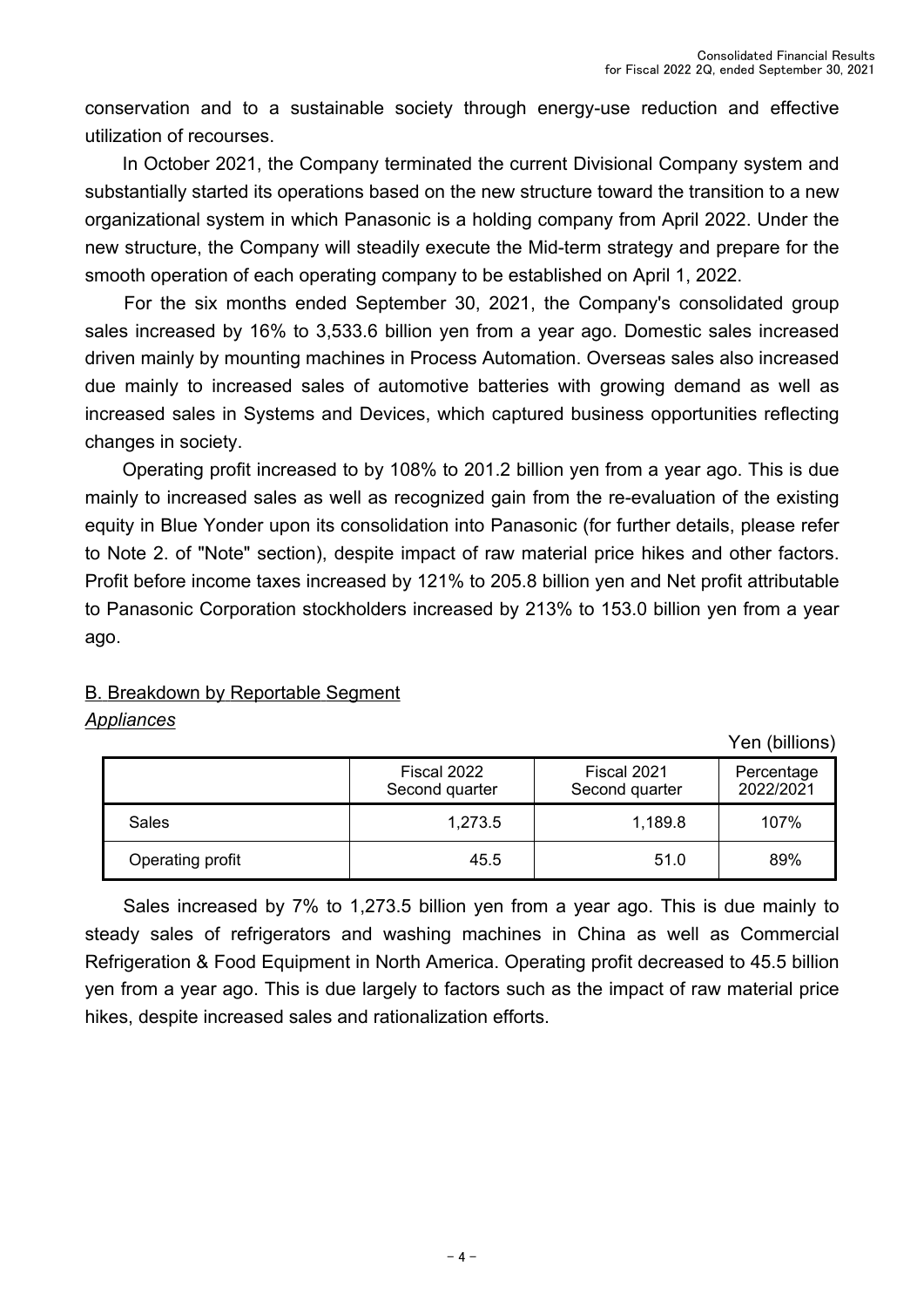## *Life Solutions*

Yen (billions)

|                  | Fiscal 2022<br>Second quarter | Fiscal 2021<br>Second quarter | Percentage<br>2022/2021 |
|------------------|-------------------------------|-------------------------------|-------------------------|
| Sales            | 727.8                         | 698.3                         | 104%                    |
| Operating profit | 25.3                          | 21.4                          | 119%                    |

 Sales increased by 4% to 727.8 billion yen from a year ago. This is due to favorable sales of ceiling fan in overseas market as well as products such as wiring devices, which benefited from market recovery. Operating profit increased to 25.3 billion yen from a year ago. This is due mainly to increased sales and rationalization efforts, which offset factors such as the impact of raw material price hikes.

### *Connected Solutions*

Yen (billions)

|                         | Fiscal 2022<br>Second quarter | Fiscal 2021<br>Second quarter | Percentage<br>2022/2021 |
|-------------------------|-------------------------------|-------------------------------|-------------------------|
| Sales                   | 425.5                         | 376.3                         | 113%                    |
| Operating profit (loss) | 52.2                          | (17.2)                        |                         |

 Sales increased by 13% to 425.5 billion yen from a year ago. This is due mainly to increased sales of ICT terminals, 5G-related equipment and mounting machine with growing EV related demand. Operating profit increased to 52.2 billion yen from a year ago. This is due mainly to increased sales as well as recognized gain from the re-evaluation of the existing equity in Blue Yonder upon its consolidation into Panasonic.

## *Automotive*

Yen (billions)

|                         | Fiscal 2022<br>Second quarter | Fiscal 2021<br>Second quarter | Percentage<br>2022/2021 |
|-------------------------|-------------------------------|-------------------------------|-------------------------|
| <b>Sales</b>            | 731.3                         | 569.3                         | 128%                    |
| Operating profit (loss) |                               | (4.4)                         |                         |

 Sales increased by 28% to 731.3 billion yen from a year ago. This is due to increased sales in Automotive Solutions with recovery in automotive production, and increased sales in Automotive Batteries with growing demand. Operating profit increased to 7.1 billion yen from a year ago due to increased sales.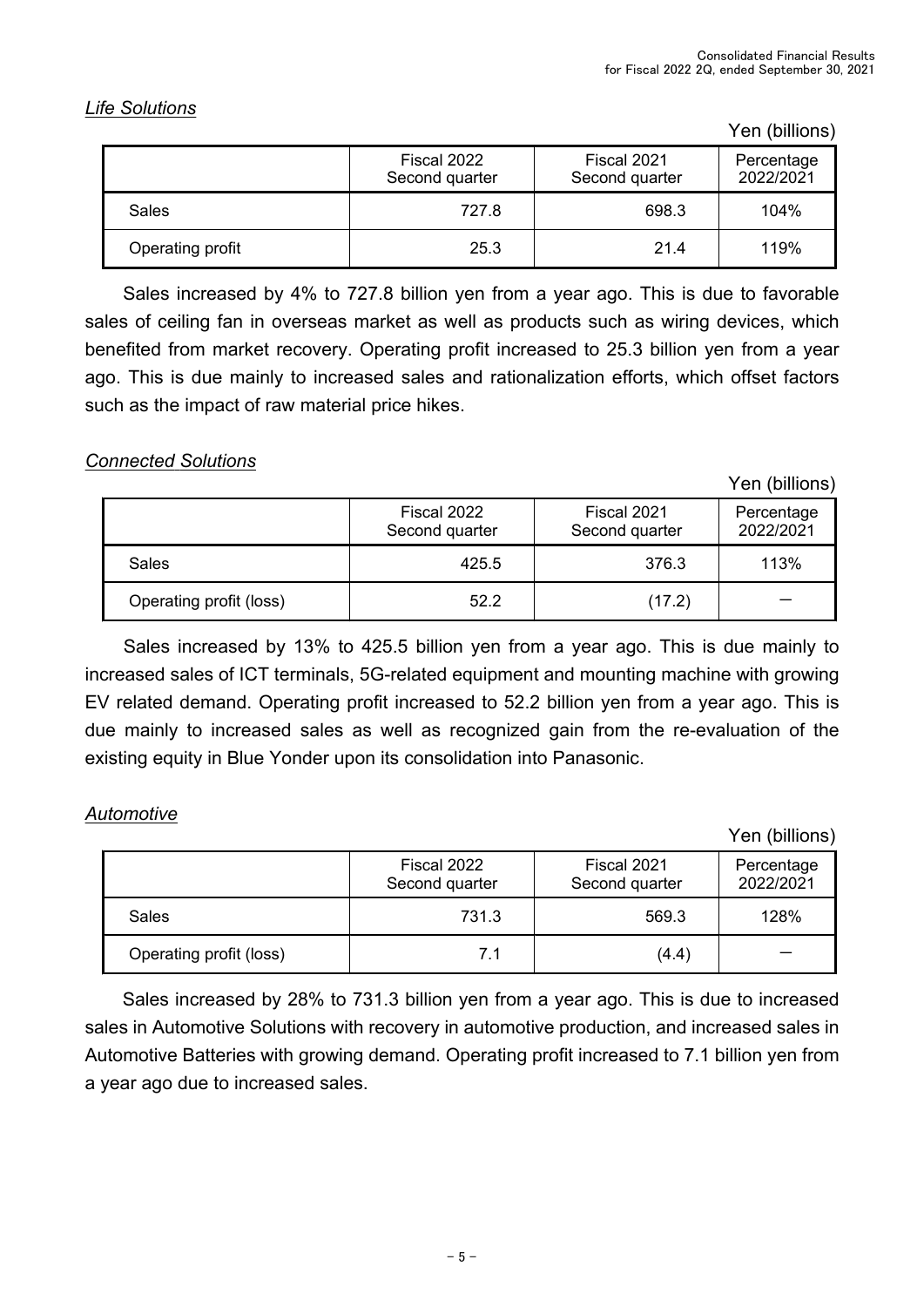### *Industrial Solutions*

Yen (billions)

|                  | Fiscal 2022<br>Second quarter | Fiscal 2021<br>Second quarter | Percentage<br>2022/2021 |
|------------------|-------------------------------|-------------------------------|-------------------------|
| Sales            | 701.0                         | 596.5                         | 118%                    |
| Operating profit | 65.2                          | 27.0                          | 242%                    |

 Sales increased by 18% to 701.0 billion yen from a year ago. This is due mainly to increased sales of capacitors, industrial-use motors and power storage systems. Operating profit increase to 65.2 billion yen from a year ago. This is due mainly to increased sales and the effect of business restructuring, despite the impact of factors such as raw material price hikes.

### C. Consolidated Financial Condition

 Net cash provided by operating activities for the six months ended September 30, 2021, amounted to 41.6 billion yen, compared with an inflow of 76.0 billion yen a year ago. This is due to an increase in payment for income taxes despite an increase in quarterly net profit. Net cash used in investing activities amounted to 702.8 billion yen, compared with an inflow of 27.9 billion yen a year ago. This is due to investment related to the consolidation of Blue Yonder, and one-time proceeds from the transfer of assets in the previous year. Accordingly, free cash flow (net cash provided by operating activities and investment activities) decreased by 765.1 billion yen from a year ago to an outflow of 661.2 billion yen.

 Net cash provided by financial activities amounted to 29.4 billion yen, compared with an inflow of 116.8 billion yen a year ago. This is due to the repayment of straight bonds, the repayment of interest-bearing debt of Blue Yonder as well as a decrease in balance of shortterm bonds (commercial paper), despite an increase in debt related to the consolidation of Blue Yonder.

 Taking factors such as exchange fluctuations into consideration, cash and cash equivalent totaled 975.3 billion yen as of September 30, 2021, which is a decrease of 617.9 billion yen from March 31, 2021.

 The Company's consolidated total assets of September 30, 2021 were 7,275.3 billion yen, which is an increase of 428.3 billion yen from March 31, 2021. This is due mainly to an increase in inventories as well as the consolidation of Blue Yonder.

 The Company's consolidated total liability were 4,338.8 billion yen, which is an increase of 260.3 billion yen from March 31, 2021. This is due mainly to an increase in debt from raising funds related to the consolidation of Blue Yonder.

 Panasonic Corporation stockholders' equity increased by 169.7 billion yen from March 31, 2021, to 2,763.8 billion yen. This is due mainly to recording of Net profit attributable to Panasonic Corporation stockholders. With non-controlling interests added to Panasonic Corporation stockholders' equity, total equity was 2,936.5 billion yen.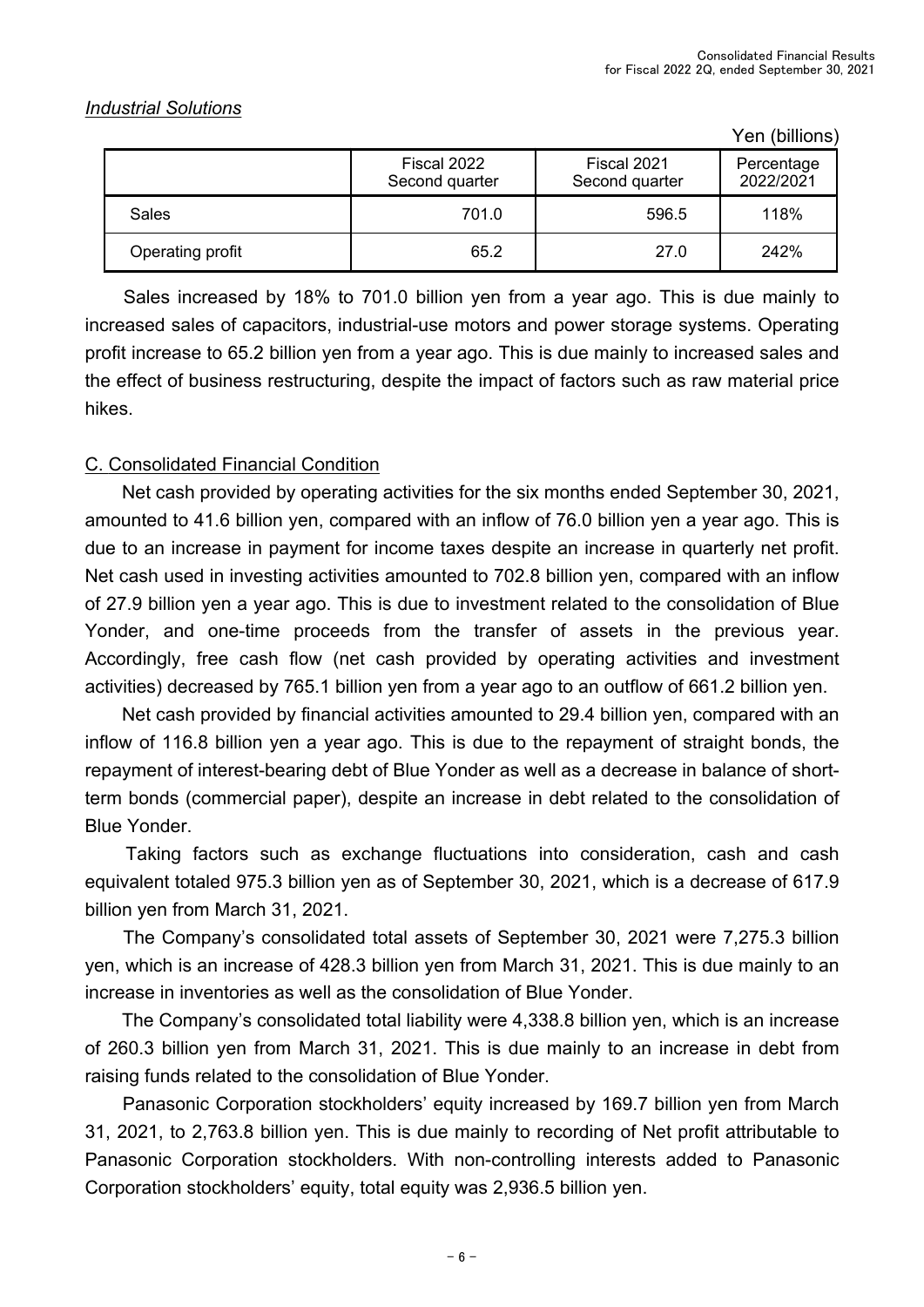Yen (billions)

### **2. Interim and Year-end Dividends**

 In line with the dividends forecast announced on August 27, 2021, the Board of Directors of the Company resolved today to distribute an interim cash dividends of 15 yen per share to shareholders of record as of September 30, 2021, payable November 30, 2021. The year-end dividends has not yet been decided.

## **3. Forecast for fiscal 2022**

The consolidated financial forecast for fiscal 2022 (from April 1, 2021 to March 31, 2022)

|                                                            | Net sales | Operating<br>profit | Profit before<br>income<br>taxes | Net profit<br>attributable<br>to<br>Panasonic<br>Corporation<br>stockholders | Earnings per<br>share<br>attributable to<br>Panasonic<br>Corporation<br>stockholders,<br>basic | (Reference)<br>Adjusted<br>operating<br>profit |
|------------------------------------------------------------|-----------|---------------------|----------------------------------|------------------------------------------------------------------------------|------------------------------------------------------------------------------------------------|------------------------------------------------|
| Previous forecast<br>as of May 10,<br>2021(A)              | 7,000.0   | 330.0               | 330.0                            | 210.0                                                                        | 90.00 yen                                                                                      | 390.0                                          |
| Revised forecast<br>(B)                                    | 7,300.0   |                     | 370.0                            | 240.0                                                                        | 102.85 yen                                                                                     | 400.0                                          |
| Difference (B-A)                                           | $+300.0$  | $+40.0$             | $+40.0$                          | $+30.0$                                                                      |                                                                                                | $+10.0$                                        |
| Difference (%)                                             | +4.3%     | $+12.1%$            | $+12.1%$                         | $+14.3%$                                                                     |                                                                                                | $+2.6%$                                        |
| (Reference)<br><b>Financial Results</b><br>for fiscal 2021 | 6,698.8   | 258.6               | 260.8                            | 165.1                                                                        | 70.75 yen                                                                                      | 307.2                                          |

Note: Adjusted operating profit is calculated by subtracting cost of sales and selling, general and administrative expenses from sales.

 For the consolidated financial forecast for fiscal 2022, the Company revises upward the sales forecast, which was announced on May 10, 2021, reflecting the effect of exchange rates during the first half of fiscal 2022 as well as increased sales in Industrial Solutions and other businesses.

 Adjusted operating profit is expected to exceed the Company's assumption. This is due mainly to increased sales as well as the efforts in rationalization and cost reduction, which offset such factors as the impact of raw material price hikes. In addition, the Company revises upward the forecast for operating profit, profit before income taxes and net profit attributable to Panasonic Corporation stockholders, reflecting such factors as recognized gain from the re-evaluation of the existing equity in Blue Yonder upon its consolidation into Panasonic.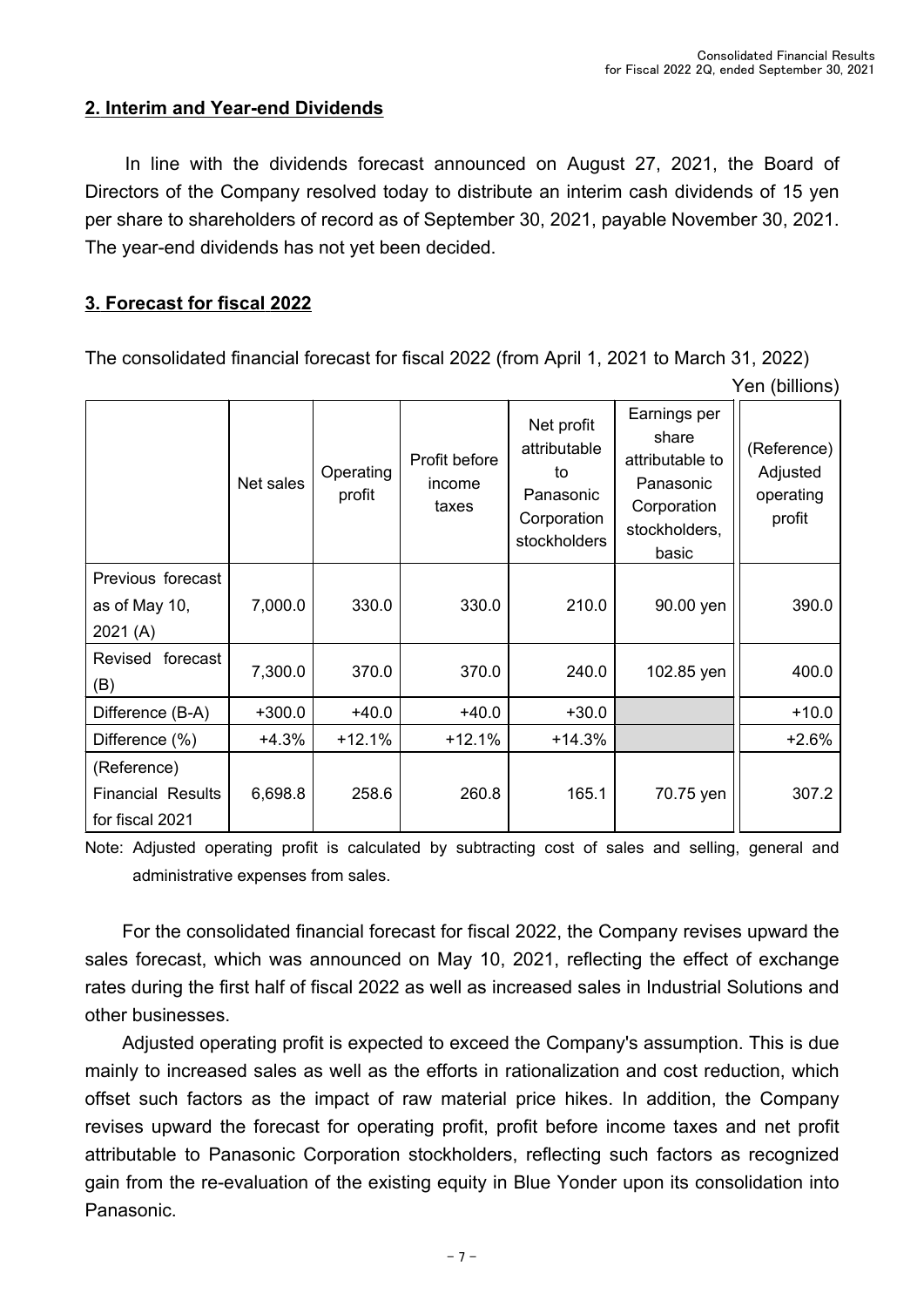#### **Disclaimer Regarding Forward-Looking Statements**

This press release includes forward-looking statements about Panasonic and its Group companies (the Panasonic Group). To the extent that statements in this press release do not relate to historical or current facts, they constitute forward-looking statements. These forward-looking statements are based on the current assumptions and beliefs of the Panasonic Group in light of the information currently available to it, and involve known and unknown risks, uncertainties and other factors. Such risks, uncertainties and other factors may cause the Panasonic Group's actual results, performance, achievements or financial position to be materially different from any future results, performance, achievements or financial position expressed or implied by these forward-looking statements. Panasonic undertakes no obligation to publicly update any forward-looking statements after the date of this press release. Investors are advised to consult any further disclosures by Panasonic in its subsequent filings under the Financial Instrument and Exchange Act of Japan (the FIEA) and other publicly disclosed documents.

The risks, uncertainties and other factors referred to above include, but are not limited to, economic conditions, particularly consumer spending and corporate capital expenditures in the Americas, Europe, Japan, China and other Asian countries; volatility in demand for electronic equipment and components from business and industrial customers, as well as consumers in many product and geographical markets; the possibility that the spread of the novel coronavirus infections may adversely affect business activities of the Panasonic Group; the possibility that excessive currency rate fluctuations of the U.S. dollar, the euro, the Chinese yuan and other currencies against the yen may adversely affect costs and prices of Panasonic's products and services and certain other transactions that are denominated in these foreign currencies; the possibility of the Panasonic Group incurring additional costs of raising funds, because of changes in the fund raising environment; the possibility of the Panasonic Group not being able to respond to rapid technological changes and changing consumer preferences with timely and costeffective introductions of new products in markets that are highly competitive in terms of both price and technology; the possibility of not achieving expected results or incurring unexpected losses in connection with the alliances or mergers and acquisitions; the possibility of not being able to achieve its business objectives through joint ventures and other collaborative agreements with other companies, including due to the pressure of price reduction exceeding that which can be achieved by its effort and decrease in demand for products from business partners which Panasonic highly depends on in BtoB business areas; the possibility of not achieving expected benefits in connection with the transition to a new organizational system in which Panasonic is a holding company; the possibility of the Panasonic Group not being able to maintain competitive strength in many product and geographical areas; the possibility of incurring expenses resulting from any defects in products or services of the Panasonic Group; the possibility that the Panasonic Group may face intellectual property infringement claims by third parties; current and potential, direct and indirect restrictions imposed by other countries over trade, manufacturing, labor and operations; restrictions, costs or legal liability relating to laws and regulations or failures in internal controls; fluctuations in market prices of securities and other financial assets in which the Panasonic Group has holdings or changes in valuation of non-financial assets, including property, plant and equipment, goodwill and deferred tax assets; future changes or revisions to accounting policies or accounting rules; the possibility of incurring expenses resulting from a leakage of customers' or confidential information from Panasonic Group systems due to unauthorized access or a detection of vulnerability of network-connected products of the Panasonic Group; as well as natural disasters including earthquakes, prevalence of infectious diseases throughout the world, disruption of supply chain and other events that may negatively impact business activities of the Panasonic Group. The factors listed above are not all-inclusive and further information is contained in the most recent English translated version of Panasonic's securities reports under the FIEA and any other documents which are disclosed on its website.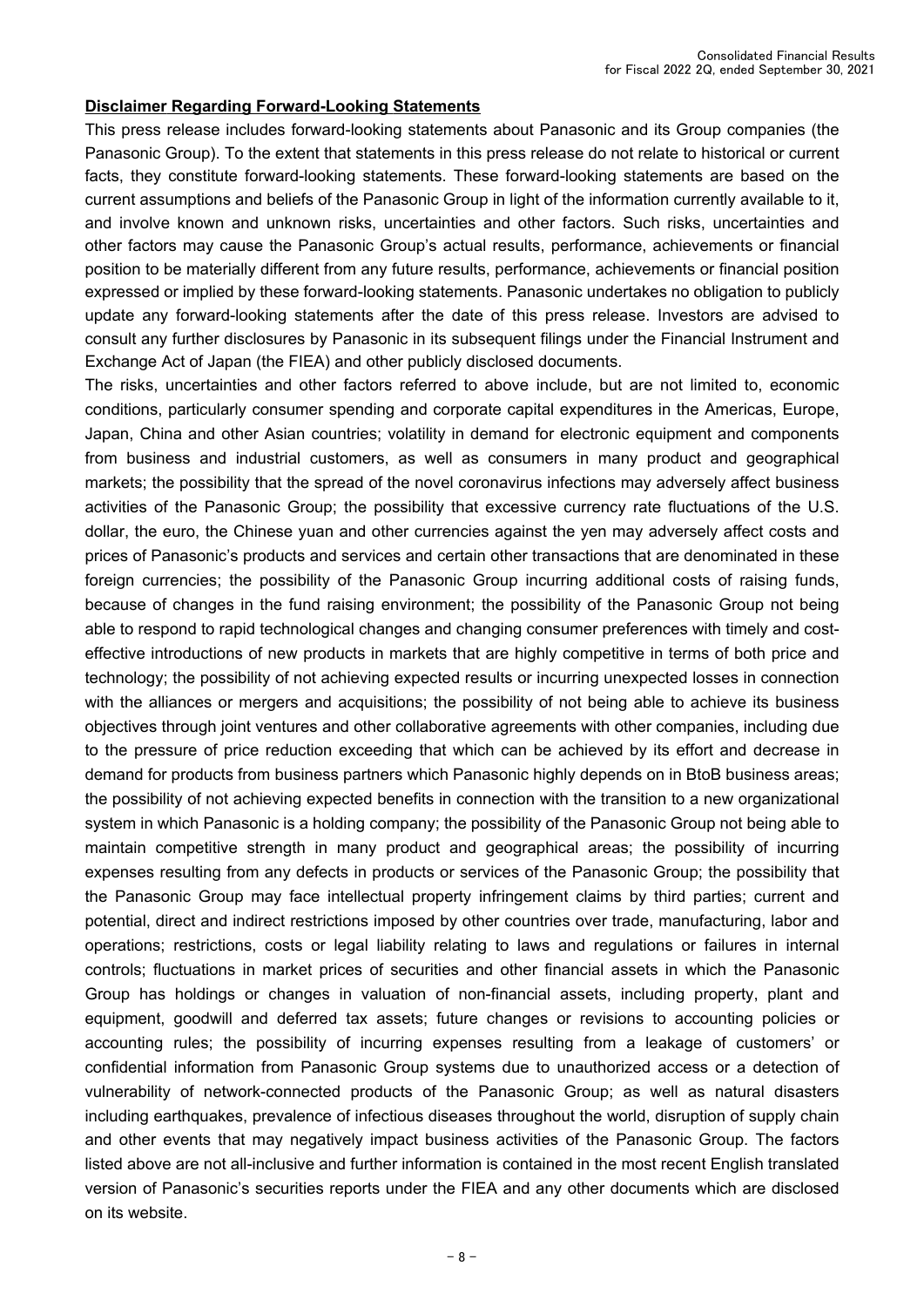|                                                                   |                    |                | Yen (millions) |
|-------------------------------------------------------------------|--------------------|----------------|----------------|
|                                                                   | September 30, 2021 | March 31, 2021 | Difference     |
| <b>Current assets:</b>                                            | 3,463,731          | 3,922,747      | (459, 016)     |
| Cash and cash equivalents                                         | 975,319            | 1,593,224      | (617, 905)     |
| Trade receivables and contract assets                             | 1,204,272          | 1,194,391      | 9,881          |
| Other financial assets                                            | 141,040            | 149,629        | (8,589)        |
| Inventories                                                       | 996,042            | 832,569        | 163,473        |
| Other current assets                                              | 147,058            | 152,934        | (5,876)        |
| Non-current assets:                                               | 3,811,613          | 2,924,326      | 887,287        |
| Investments accounted for using<br>the equity method              | 406,147            | 455,960        | (49, 813)      |
| Other financial assets                                            | 192,477            | 231,024        | (38, 547)      |
| Property, plant and equipment                                     | 1,059,367          | 1,061,614      | (2, 247)       |
| Right-of-use assets                                               | 248,793            | 249,954        | (1, 161)       |
| Other non-current assets                                          | 1,904,829          | 925,774        | 979,055        |
| <b>Total assets</b>                                               | 7,275,344          | 6,847,073      | 428,271        |
|                                                                   |                    |                |                |
| <b>Current liabilities:</b><br>Short-term debt, including current | 3,156,616          | 2,804,328      | 352,288        |
| portion of long-term debt                                         | 716,581            | 309,790        | 406,791        |
| Lease liabilities                                                 | 60,491             | 59,346         | 1,145          |
| Trade payables                                                    | 1,073,828          | 1,045,617      | 28,211         |
| Other financial liabilities                                       | 194,596            | 220,583        | (25, 987)      |
| Other current liabilities                                         | 1,111,120          | 1,168,992      | (57, 872)      |
| <b>Non-current liabilities:</b>                                   | 1,182,229          | 1,274,243      | (92, 014)      |
| Long-term debt                                                    | 774,961            | 879,728        | (104, 767)     |
| Lease liabilities                                                 | 198,291            | 198,559        | (268)          |
| Other non-current liabilities                                     | 208,977            | 195,956        | 13,021         |
| <b>Total liabilities</b>                                          | 4,338,845          | 4,078,571      | 260,274        |
| Panasonic Corporation stockholders' equity:                       | 2,763,752          | 2,594,034      | 169,718        |
| Common stock                                                      | 259,168            | 258,981        | 187            |
| Capital surplus                                                   | 528,928            | 529,157        | (229)          |
| Retained earnings                                                 | 2,284,850          | 2,154,023      | 130,827        |
| Other components of equity                                        | (99, 683)          | (138, 370)     | 38,687         |
| Treasury stock                                                    | (209, 511)         | (209, 757)     | 246            |
| Non-controlling interests                                         | 172,747            | 174,468        | (1,721)        |
| <b>Total equity</b>                                               | 2,936,499          | 2,768,502      | 167,997        |
| <b>Total liabilities and equity</b>                               | 7,275,344          | 6,847,073      | 428,271        |

#### **Condensed Quarterly Consolidated Statements of Financial Position**

Note: Other components of equity breakdown:

|                                                                               |                    |                | Yen (millions) |
|-------------------------------------------------------------------------------|--------------------|----------------|----------------|
|                                                                               | September 30, 2021 | March 31, 2021 | Difference     |
| Remeasurements of defined benefit plans*                                      |                    |                |                |
| Financial assets measured at fair value<br>through other comprehensive income | 28.450             | 34,832         | (6, 382)       |
| Exchange differences on translation of<br>foreign operations                  | (133, 632)         | (179, 860)     | 46,228         |
| Net changes in fair value of cash flow hedges                                 | 5.499              | 6,658          | (1,159) i      |

\* Remeasurements of defined benefit plans is directly transferred to Retained earnings from Other components of equity.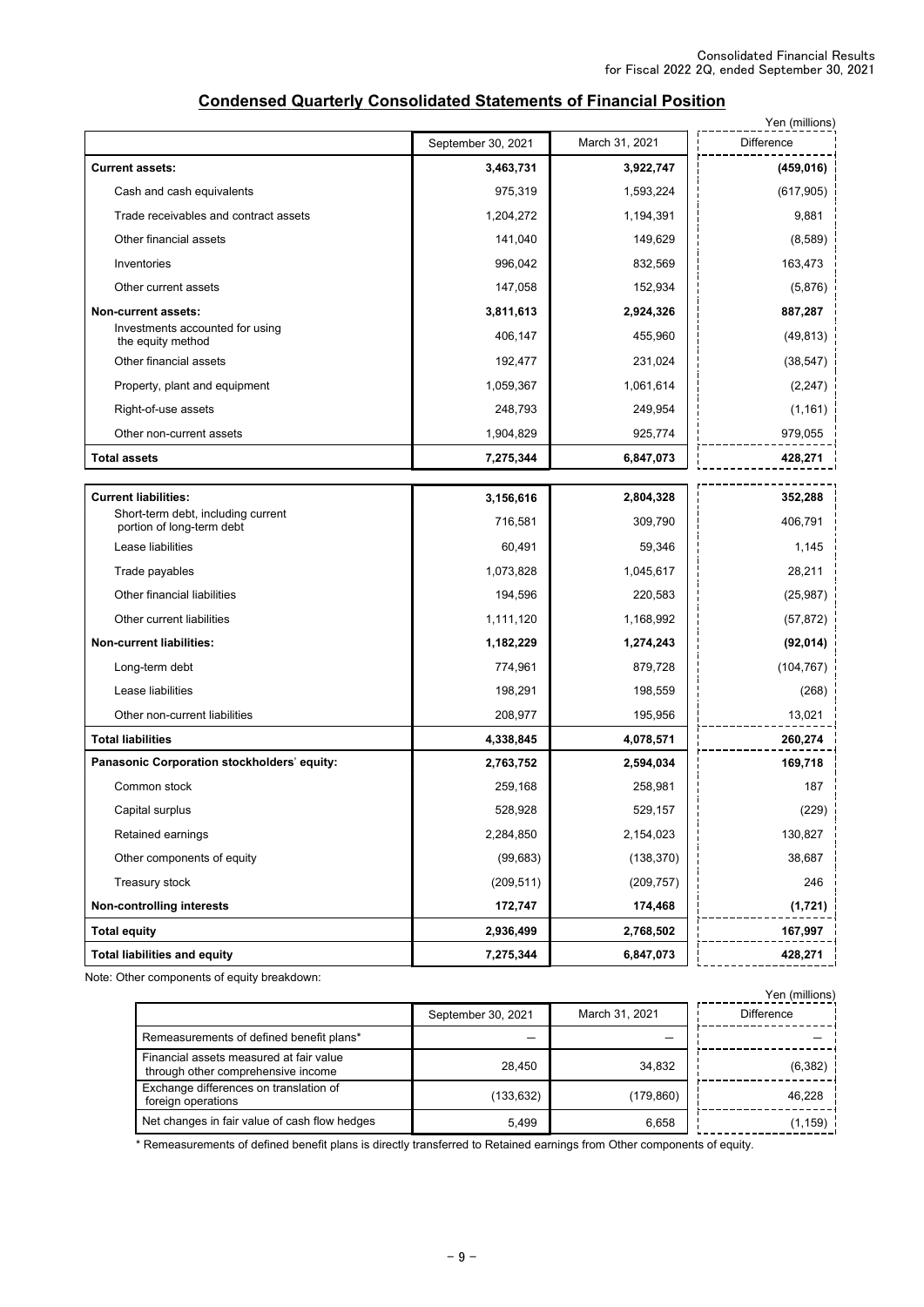### **Condensed Quarterly Consolidated Statements of Profit or Loss and Condensed Quarterly Consolidated Statements of Comprehensive Income**

#### **Condensed Quarterly Consolidated Statements of Profit or Loss**

| Yen (millions)                                                                 |                                                       |        |                                                       |               |      |                         |
|--------------------------------------------------------------------------------|-------------------------------------------------------|--------|-------------------------------------------------------|---------------|------|-------------------------|
|                                                                                | Fiscal 2022<br>Six Months ended<br>September 30, 2021 |        | Fiscal 2021<br>Six Months ended<br>September 30, 2020 |               |      | Percentage<br>2022/2021 |
|                                                                                |                                                       | %      |                                                       | $\frac{0}{0}$ | $\%$ |                         |
| Net sales                                                                      | 3,533,554                                             | 100.0  | 3,059,155                                             | 100.0         | 116  |                         |
| Cost of sales                                                                  | (2,523,589)                                           | (71.4) | (2, 190, 412)                                         | (71.6)        |      |                         |
| <b>Gross profit</b>                                                            | 1,009,965                                             | 28.6   | 868,743                                               | 28.4          | 116  |                         |
| Selling, general and administrative expenses                                   | (810, 153)                                            | (22.9) | (779, 598)                                            | (25.5)        |      |                         |
| Share of profit (loss) of investments accounted<br>for using the equity method | (10, 427)                                             | (0.3)  | (14, 920)                                             | (0.5)         |      |                         |
| Other income (expenses), net                                                   | 11,817                                                | 0.3    | 22,402                                                | 0.8           |      |                         |
| <b>Operating profit</b>                                                        | 201,202                                               | 5.7    | 96,627                                                | 3.2           | 208  |                         |
| Finance income                                                                 | 13,752                                                | 0.4    | 8,194                                                 | 0.2           |      |                         |
| Finance expenses                                                               | (9, 192)                                              | (0.3)  | (11, 646)                                             | (0.4)         |      |                         |
| Profit before income taxes                                                     | 205,762                                               | 5.8    | 93,175                                                | 3.0           | 221  |                         |
| Income taxes                                                                   | (44, 650)                                             | (1.2)  | (36, 200)                                             | (1.1)         |      |                         |
| Net profit                                                                     | 161,112                                               | 4.6    | 56,975                                                | 1.9           | 283  |                         |
| Net profit attributable to:                                                    |                                                       |        |                                                       |               |      |                         |
| <b>Panasonic Corporation stockholders</b>                                      | 153,043                                               | 4.3    | 48,864                                                | 1.6           | 313  |                         |
| Non-controlling interests                                                      | 8,069                                                 | 0.3    | 8,111                                                 | 0.3           | 99   |                         |

|  | Notes: 1. Depreciation (tangible) |         | 87,425 million yen  |         | 88,022 million yen  |
|--|-----------------------------------|---------|---------------------|---------|---------------------|
|  | 2. Capital investment             |         | 91,859 million yen  |         | 69,796 million yen  |
|  | 3. R&D expenditures               |         | 200,913 million yen |         | 209,861 million yen |
|  | 4. Number of employees            | 244.479 |                     | 246,512 |                     |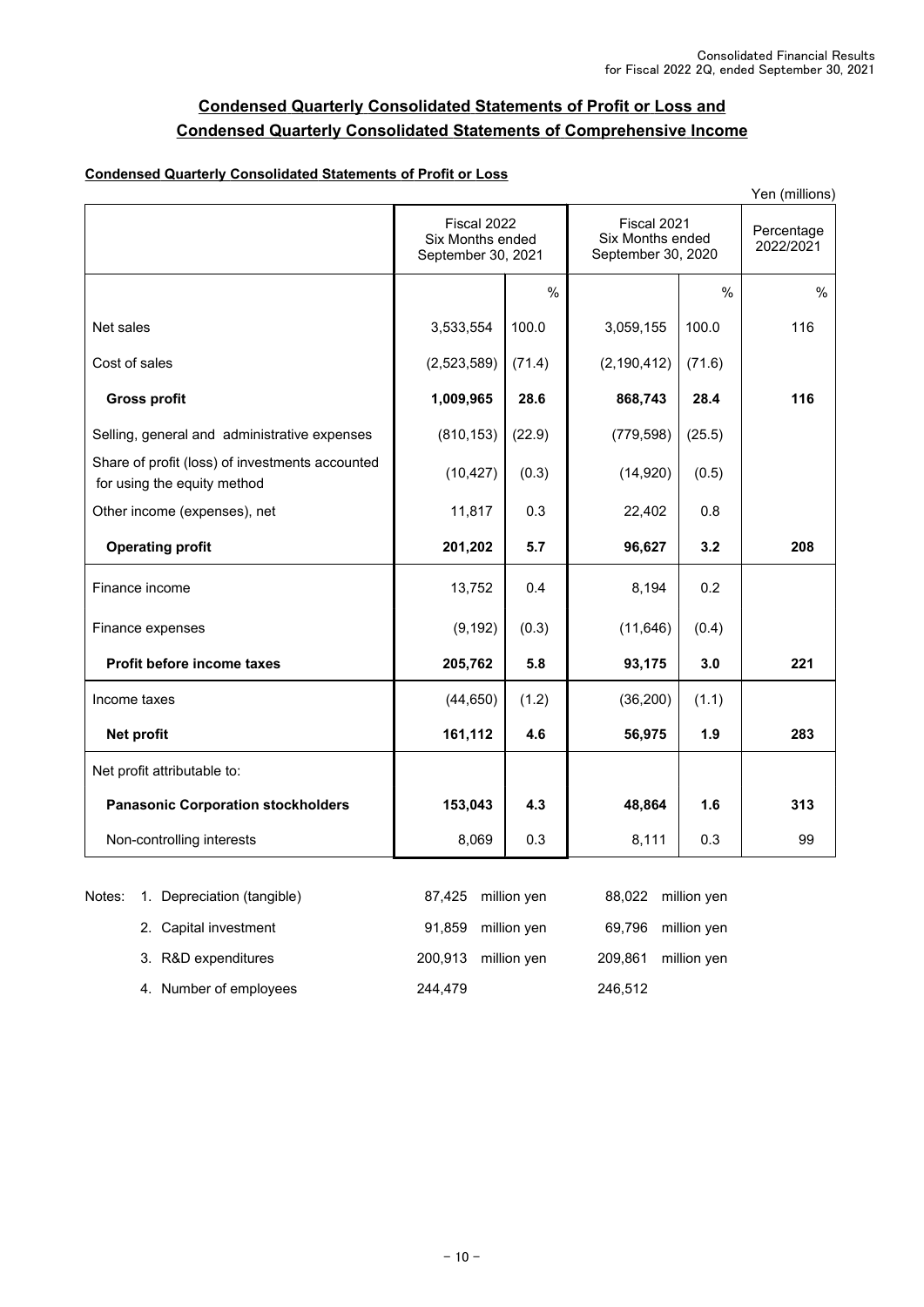### **Condensed Quarterly Consolidated Statements of Comprehensive Income**

|                                                                               |                                                       |                                                       | Yen (millions)          |
|-------------------------------------------------------------------------------|-------------------------------------------------------|-------------------------------------------------------|-------------------------|
|                                                                               | Fiscal 2022<br>Six Months ended<br>September 30, 2021 | Fiscal 2021<br>Six Months ended<br>September 30, 2020 | Percentage<br>2022/2021 |
|                                                                               |                                                       |                                                       | %                       |
| <b>Net Profit</b>                                                             | 161,112                                               | 56,975                                                | 283                     |
| Other comprehensive income                                                    |                                                       |                                                       |                         |
| Items that will not be reclassified to profit or loss:                        |                                                       |                                                       |                         |
| Remeasurements of defined benefit plans                                       | 1,050                                                 | (2,066)                                               |                         |
| Financial assets measured at fair value through<br>other comprehensive income | (6, 289)                                              | 163,440                                               |                         |
| Subtotal                                                                      | (5, 239)                                              | 161,374                                               |                         |
| Items that may be reclassified to profit or loss:                             |                                                       |                                                       |                         |
| Exchange differences on translation of foreign<br>operations                  | 48,026                                                | (19, 708)                                             |                         |
| Net changes in fair value of cash flow hedges                                 | (2,875)                                               | 2,142                                                 |                         |
| Subtotal                                                                      | 45,151                                                | (17, 566)                                             |                         |
| Total other comprehensive income                                              | 39,912                                                | 143,808                                               |                         |
| <b>Comprehensive income</b>                                                   | 201,024                                               | 200,783                                               | 100                     |
| Comprehensive income attributable to:                                         |                                                       |                                                       |                         |
| <b>Panasonic Corporation stockholders</b>                                     | 191,162                                               | 191,084                                               | 100                     |
| Non-controlling interests                                                     | 9,862                                                 | 9,699                                                 | 102                     |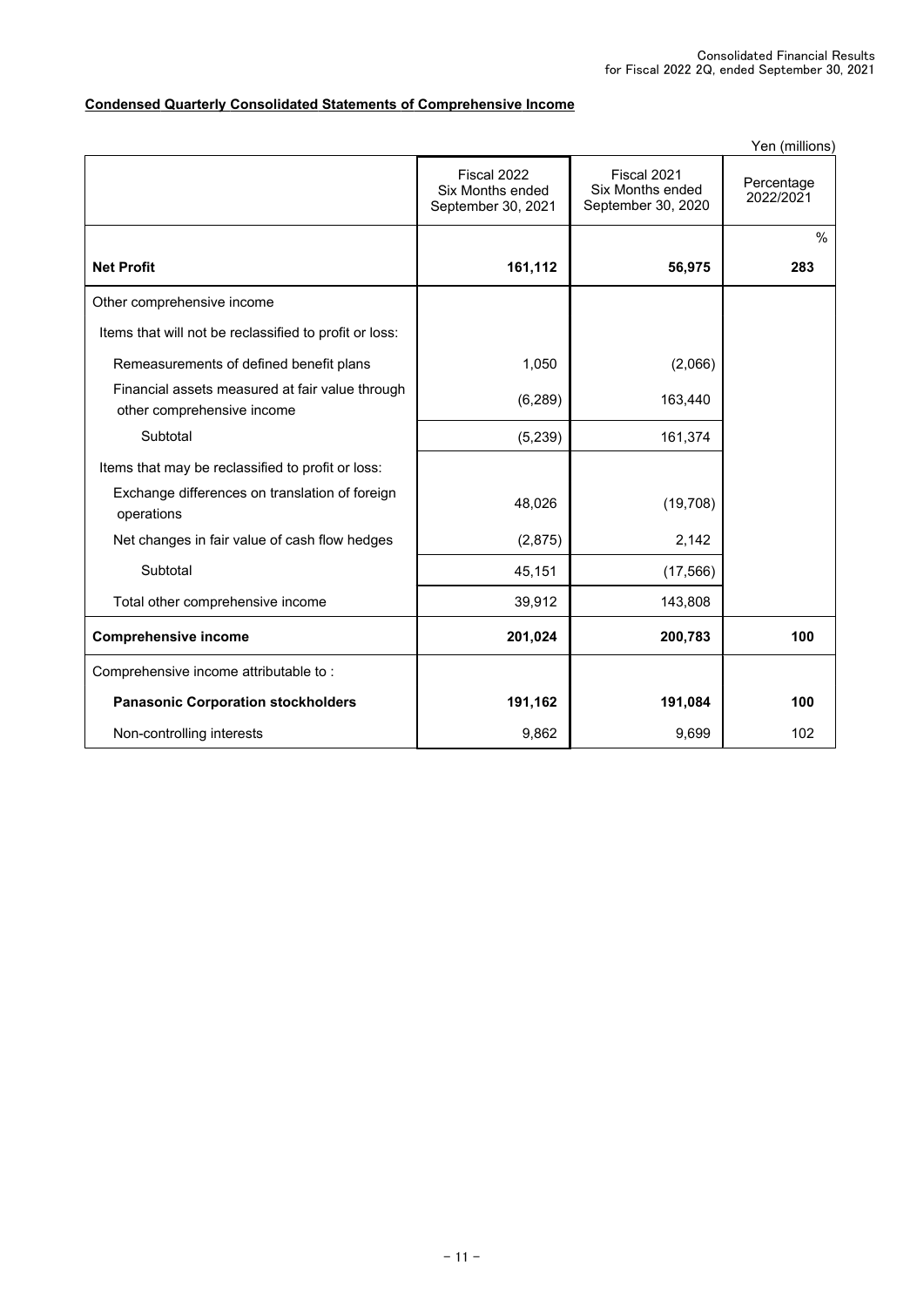## **Condensed Quarterly Consolidated Statements of Changes in Equity**

|                                                                               |                 |                    |                      |                                  |                   |                                                     |                                  | Yen (millions)    |
|-------------------------------------------------------------------------------|-----------------|--------------------|----------------------|----------------------------------|-------------------|-----------------------------------------------------|----------------------------------|-------------------|
| Fiscal 2022<br>Six Months ended September 30, 2021                            | Common<br>stock | Capital<br>surplus | Retained<br>earnings | Other<br>components<br>of equity | Treasurv<br>stock | Panasonic<br>Corporation<br>stockholders'<br>equity | Non-<br>controlling<br>interests | Total equity      |
| Balances as of April 1, 2021                                                  | 258,981         | 529.157            | 2,154,023            | (138, 370)                       |                   | $(209, 757)$ 2.594,034                              | 174.468                          | 2,768,502         |
| Comprehensive income:                                                         |                 |                    |                      |                                  |                   |                                                     |                                  |                   |
| Net profit                                                                    |                 |                    | 153,043              |                                  |                   | 153,043                                             | 8,069                            | 161,112           |
| Remeasurements of defined benefit<br>plans                                    |                 |                    |                      | 978                              |                   | 978                                                 | 72                               | 1,050             |
| Financial assets measured at fair value<br>through other comprehensive income |                 |                    |                      | (6, 243)                         |                   | (6, 243)                                            | (46)                             | (6, 289)          |
| Exchange differences on translation of<br>foreign operations                  |                 |                    |                      | 46,228                           |                   | 46,228                                              | 1,798                            | 48,026            |
| Net changes in fair value of cash flow<br>hedges                              |                 |                    |                      | (2,844)                          | -                 | (2,844)                                             | (31)                             | (2,875)           |
| Total comprehensive income                                                    |                 | -                  | 153,043              | 38,119                           | -                 | 191,162                                             | 9,862                            | 201,024           |
| Transfer from other components of<br>equity to retained earnings              |                 |                    | 1,117                | (1, 117)                         |                   |                                                     |                                  |                   |
| Cash dividends                                                                |                 | -                  | (23, 333)            | -                                | —                 | (23, 333)                                           | (11, 743)                        | (35,076)          |
| Changes in treasury stock                                                     |                 | (0)                |                      | -                                | (22)              | (22)                                                |                                  | (22)              |
| Share-based payment transactions                                              | 187             | (287)              |                      | -                                | 268               | 168                                                 |                                  | 168               |
| Transactions with non-controlling<br>interests and other                      |                 | 58                 |                      | 1,685                            | -                 | 1,743                                               | 160                              | 1,903             |
| Balances as of September 30, 2021                                             | 259,168         | 528,928            | 2,284,850            | (99, 683)                        |                   | $(209, 511)$   2,763,752                            |                                  | 172,747 2,936,499 |

|                                                                               |                 |                    |                      |                                  |                   |                                                     |                                  | Yen (millions) |
|-------------------------------------------------------------------------------|-----------------|--------------------|----------------------|----------------------------------|-------------------|-----------------------------------------------------|----------------------------------|----------------|
| Fiscal 2021<br>Six Months ended September 30, 2020                            | Common<br>stock | Capital<br>surplus | Retained<br>earnings | Other<br>components<br>of equity | Treasurv<br>stock | Panasonic<br>Corporation<br>stockholders'<br>equity | Non-<br>controlling<br>interests | Total equity   |
| Balances as of April 1, 2020                                                  | 258.867         | 531.048            | 1.646.403            | (227, 957)                       |                   | (210,012) 1,998,349                                 | 157.519                          | 2,155,868      |
| Comprehensive income:                                                         |                 |                    |                      |                                  |                   |                                                     |                                  |                |
| Net profit                                                                    |                 |                    | 48.864               |                                  |                   | 48.864                                              | 8,111                            | 56,975         |
| Remeasurements of defined benefit<br>plans                                    |                 |                    |                      | (2, 442)                         |                   | (2, 442)                                            | 376                              | (2,066)        |
| Financial assets measured at fair value<br>through other comprehensive income |                 |                    |                      | 163,368                          |                   | 163,368                                             | 72                               | 163,440        |
| Exchange differences on translation of<br>foreign operations                  |                 |                    |                      | (20, 904)                        |                   | (20, 904)                                           | 1,196                            | (19,708)       |
| Net changes in fair value of cash flow<br>hedges                              |                 |                    |                      | 2,198                            | -                 | 2,198                                               | (56)                             | 2,142          |
| Total comprehensive income                                                    |                 |                    | 48.864               | 142.220                          | —                 | 191.084                                             | 9.699                            | 200.783        |
| Transfer from other components of<br>equity to retained earnings              |                 |                    | 83,496               | (83, 496)                        |                   |                                                     |                                  |                |
| Cash dividends                                                                |                 |                    | (34, 994)            | —                                | —                 | (34, 994)                                           | (9,530)                          | (44, 524)      |
| Changes in treasury stock                                                     |                 | (1)                |                      | -                                | (11)              | (12)                                                |                                  | (12)           |
| Share-based payment transactions                                              | 114             | (162)              |                      | -                                | 163               | 115                                                 |                                  | 115            |
| Transactions with non-controlling<br>interests and other                      |                 | (728)              |                      | 511                              |                   | (217)                                               | (4,826)                          | (5,043)        |
| Balances as of September 30, 2020                                             | 258,981         | 530,157            | 1,743,769            | (168, 722)                       |                   | $(209, 860)$ 2, 154, 325                            | 152,862                          | 2,307,187      |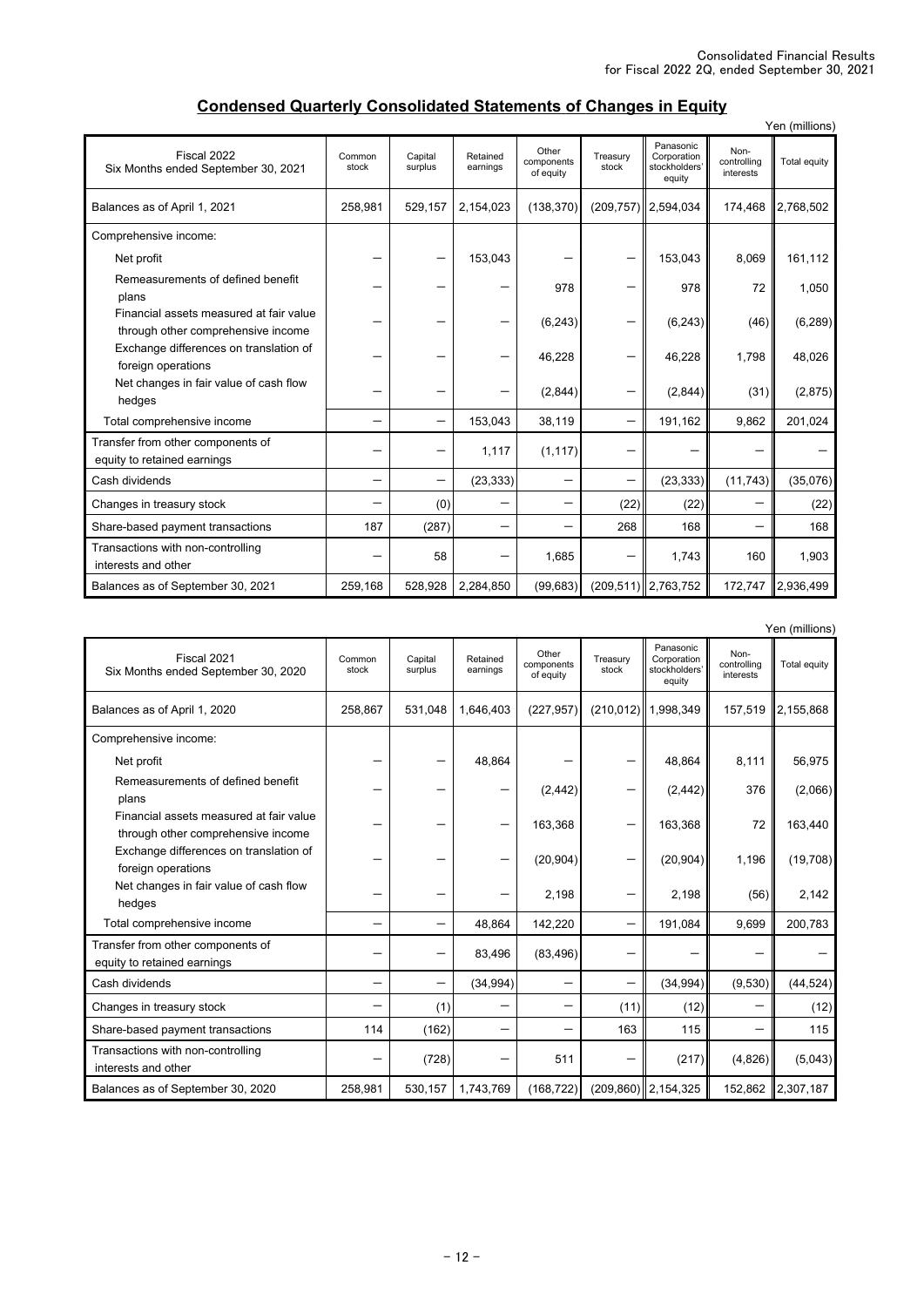| <b>Condensed Quarterly Consolidated Statements of Cash Flows</b> |
|------------------------------------------------------------------|
|------------------------------------------------------------------|

|                                                                                                     | Yen (millions)                                        |                                                       |  |  |  |
|-----------------------------------------------------------------------------------------------------|-------------------------------------------------------|-------------------------------------------------------|--|--|--|
|                                                                                                     | Fiscal 2022<br>Six Months ended<br>September 30, 2021 | Fiscal 2021<br>Six Months ended<br>September 30, 2020 |  |  |  |
|                                                                                                     |                                                       |                                                       |  |  |  |
| Cash flows from operating activities                                                                |                                                       |                                                       |  |  |  |
| Net profit                                                                                          | 161,112                                               | 56,975                                                |  |  |  |
| Adjustments to reconcile net profit to                                                              |                                                       |                                                       |  |  |  |
| net cash provided by operating activities                                                           |                                                       |                                                       |  |  |  |
| Depreciation and amortization                                                                       | 157,879                                               | 156,347                                               |  |  |  |
| (Increase) decrease in trade receivables and contract assets                                        | 20,019                                                | (37, 342)                                             |  |  |  |
| (Increase) decrease in inventories                                                                  | (163, 204)                                            | (7, 218)                                              |  |  |  |
| Increase (decrease) in trade payables                                                               | 25,130                                                | (90, 806)                                             |  |  |  |
| Other                                                                                               | (159, 360)                                            | (1,949)                                               |  |  |  |
| Net cash provided by operating activities                                                           | 41,576                                                | 76,007                                                |  |  |  |
|                                                                                                     |                                                       |                                                       |  |  |  |
| Cash flows from investing activities                                                                |                                                       |                                                       |  |  |  |
| Purchase of property, plant and equipment                                                           | (108, 305)                                            | (90, 908)                                             |  |  |  |
| Proceeds from sale of property, plant and equipment                                                 | 4,698                                                 | 9,718                                                 |  |  |  |
| Purchase of investments accounted for using                                                         | (24, 230)                                             | (100, 931)                                            |  |  |  |
| the equity method and other financial assets                                                        |                                                       |                                                       |  |  |  |
| Proceeds from sale and redemption of investments<br>accounted for using the equity method and other | 15,710                                                | 111,842                                               |  |  |  |
| financial assets                                                                                    |                                                       |                                                       |  |  |  |
| Other                                                                                               | (590, 604)                                            | 98,125                                                |  |  |  |
| Net cash provided by (used in) investing activities                                                 | (702, 731)                                            | 27,846                                                |  |  |  |
|                                                                                                     |                                                       |                                                       |  |  |  |
| Cash flows from financing activities                                                                |                                                       |                                                       |  |  |  |
| Increase (decrease) in short-term debt                                                              | 305,647                                               | 229,647                                               |  |  |  |
| Increase (decrease) in long-term debt                                                               | (232, 567)                                            | (58, 789)                                             |  |  |  |
| Dividends paid to Panasonic Corporation stockholders                                                | (23, 333)                                             | (34, 994)                                             |  |  |  |
| Dividends paid to non-controlling interests                                                         | (11, 743)                                             | (9,530)                                               |  |  |  |
| (Increase) decrease in treasury stock                                                               | (22)                                                  | (12)                                                  |  |  |  |
| Other                                                                                               | (8,535)                                               | (9, 541)                                              |  |  |  |
| Net cash provided by financing activities                                                           | 29,447                                                | 116,781                                               |  |  |  |
| Effect of exchange rate changes on cash and cash equivalents,                                       |                                                       |                                                       |  |  |  |
| and other                                                                                           | 13,803                                                | (10, 823)                                             |  |  |  |
| Net increase (decrease) in cash and cash equivalents                                                | (617, 905)                                            | 209,811                                               |  |  |  |
| Cash and cash equivalents at beginning of period                                                    | 1,593,224                                             | 1,016,504                                             |  |  |  |
| Cash and cash equivalents at the end of the period                                                  | 975,319                                               | 1,226,315                                             |  |  |  |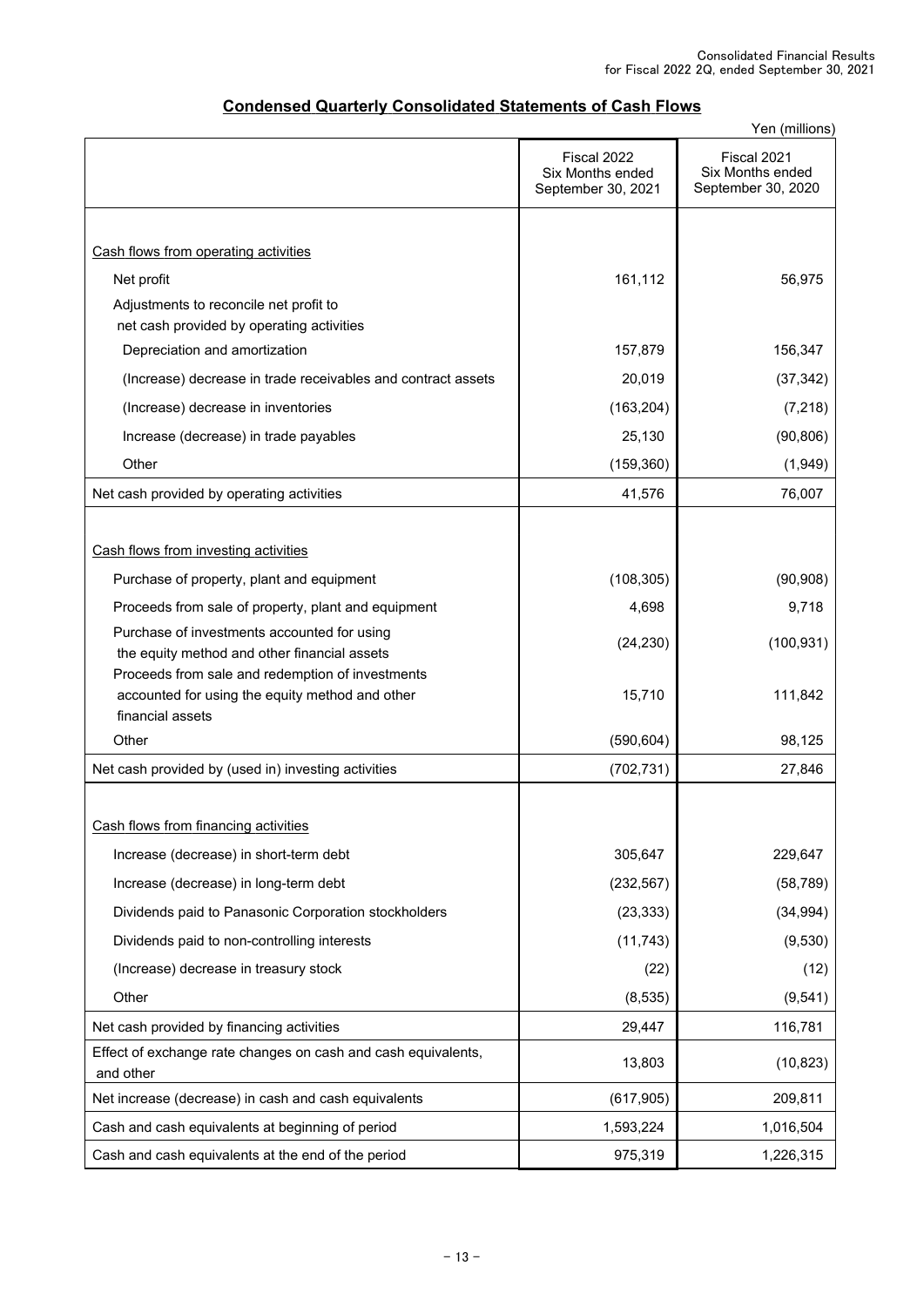### **Notes to consolidated financial statements:**

- 1. The Board of Directors of Panasonic resolved on May 31, 2021 the transition to a holding company system through absorption-type company split, which is scheduled to take effect on April 1, 2022 as well as to enter into absorption-type company split agreements with each of nine succeeding companies, subject to necessary approvals from relevant government agencies.
- 2. The Company completed, on September 17, 2021 (September 16 in U.S. time), an additional acquisition of the remaining 80% of shares in Blue Yonder Holding, Inc. ("Blue Yonder"). Accordingly, with the 20% of shares Panasonic acquired in July 2020, the Company completed its acquisition of Blue Yonder. The consideration value related to the additional acquisition of 80% of shares including USD 1.42 billion of net interest-bearing debt of Blue Yonder amounted to USD 7.08 billion (776.0 billion yen). The total consideration value for acquiring all shares, by combining USD 0.81 billion (87.3 billion yen) for the 20% of shares that Panasonic acquired in July 2020 to the additional acquisition value, amounted to USD 7.89 billion (863.3 billion yen). The Company will make the adjustments of working capital and others accordingly.

Furthermore, upon its additional acquisition, the Company re-evaluated the value of the existing 20% of shares and recognized a gain of 58.3 billion yen in other income. The market value for the above re-evaluation is tentative and there is a possibility to be adjusted in the future.

3. Significant subsequent events:

The Company issued a total of 400.0 billion yen of public offering of hybrid bonds (subordinated bonds) on October 14, 2021. Upon the above acquisition (please see Note 2. of "Note" section), the capital for the acquisition was funded by reserved cash and a bridge loan. All of the cash raised from the bonds were used to repay the bridge loan.

- 4. Assumption for going concern: None
- 5. Number of consolidated subsidiaries as of September 30, 2021: 536 Number of companies under the equity method as of September 30, 2021: 67